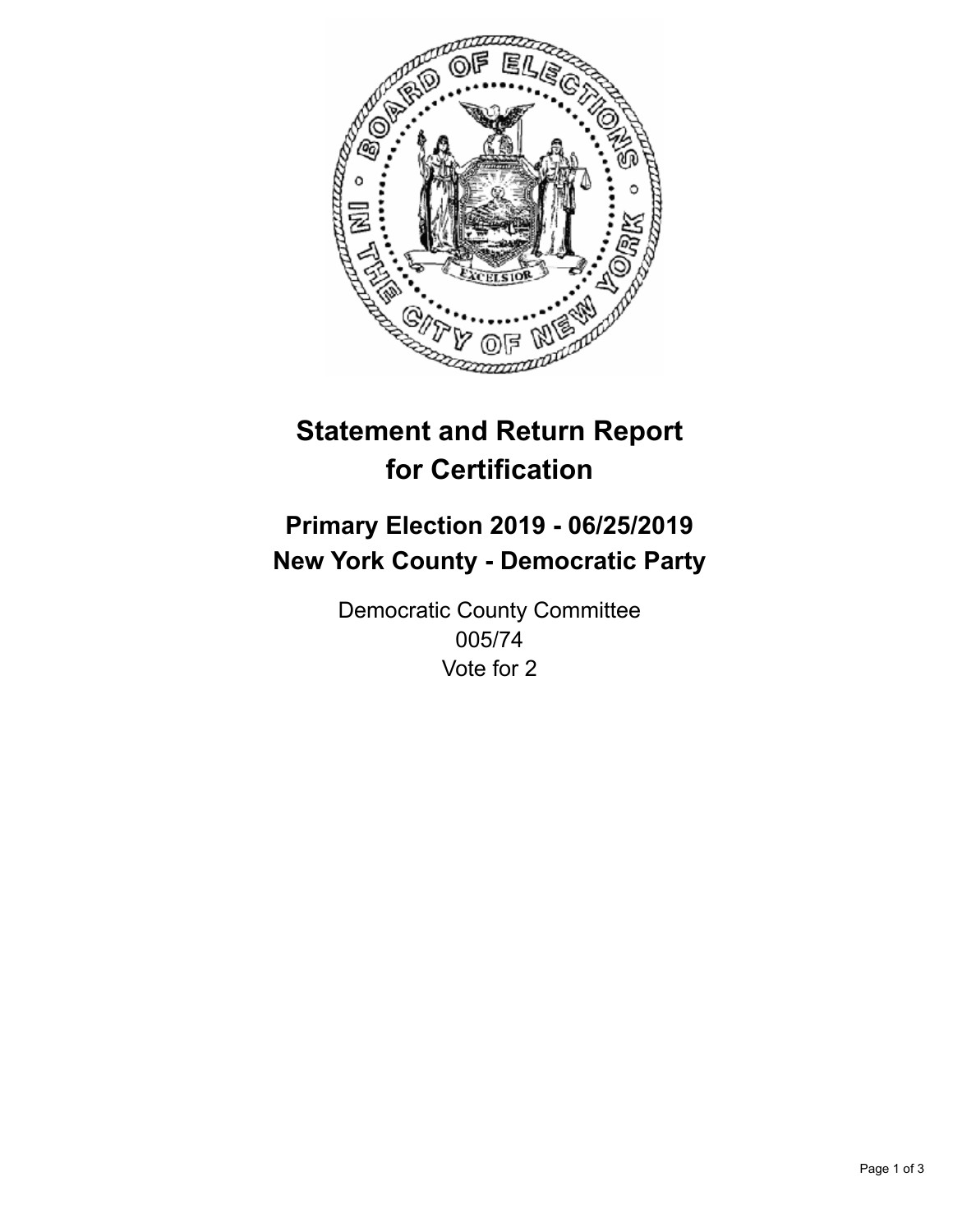

## **Assembly District 74**

| <b>PUBLIC COUNTER</b>                                    | 34 |
|----------------------------------------------------------|----|
| <b>MANUALLY COUNTED EMERGENCY</b>                        | 0  |
| ABSENTEE / MILITARY                                      |    |
| AFFIDAVIT                                                | 0  |
| <b>Total Ballots</b>                                     | 35 |
| Less - Inapplicable Federal/Special Presidential Ballots | 0  |
| <b>Total Applicable Ballots</b>                          | 35 |
| <b>ISAAC SORDEN</b>                                      | 7  |
| ROBERT PINTER                                            | 9  |
| <b>MELANIE TUBENS</b>                                    | 10 |
| LORRAINE SEPULVEDA                                       | 16 |
| <b>Total Votes</b>                                       | 42 |
| Unrecorded                                               | 28 |